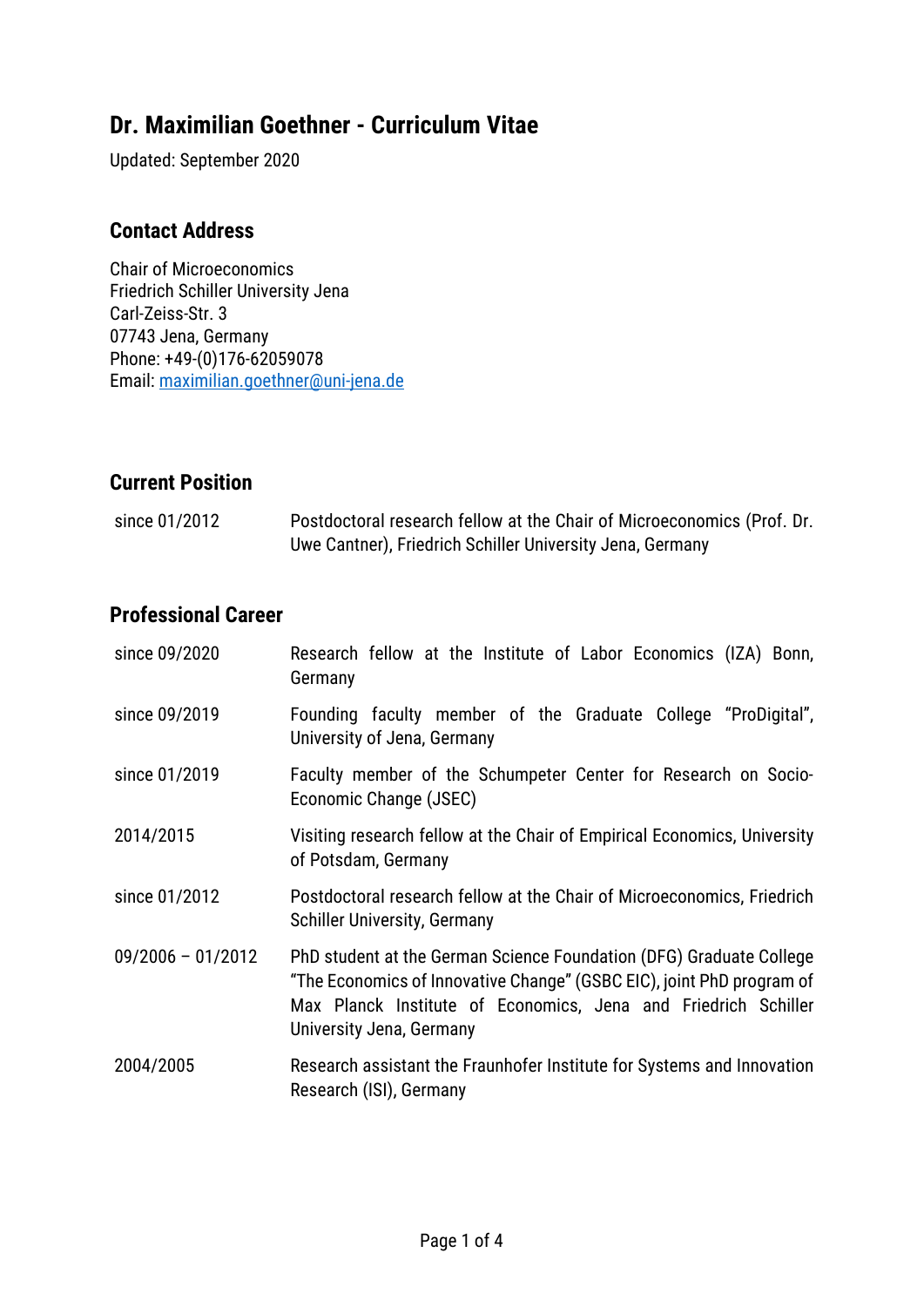# **Education**

| $09/2006 - 01/2012$ | PhD in Economics (summa cum laude), Friedrich Schiller University Jena,<br>Germany                                                             |
|---------------------|------------------------------------------------------------------------------------------------------------------------------------------------|
|                     | Title of thesis: From lab to market place: An empirical investigation of<br>the emergence and early performance of academic spin-off companies |
| 10/2005             | Diplom-Kaufmann (equiv. M.Sc. in Management), Friedrich Schiller<br>University Jena, Germany                                                   |
| $09/1999 - 10/2005$ | Studies in Management, Friedrich Schiller University Jena, Germany                                                                             |

### **Research Interests**

- 1) Regional income and labor market dynamics
- 2) Digital innovation
- 3) Technology entrepreneurship
- 4) University-industry technology transfer

# **Research Grants**

- 2020 2023 *Globale Wissensflüsse und translokale Paradoxien* [Global knowledge transfer and translocal paradoxes]; funded by the Friedrich Schiller University Jena (360,000€)
- 2018 2021 *Potentiale und Hemmnisse des Erkenntnis- und Technologietransfers am Beispiel des Innovationssystems Thüringen* [Potentials and barriers of knowledge and technology transfer: The example of the Thuringian innovation system]; funded by the Thuringian Ministry of Economic Affairs, Science and Digital Society (640,000€)

2018 *Digitalisierung und interregionale Mobilität von Hochqualifizierten* [Digitalization and interregional mobility of highly skilled workforce]; funded by the Friedrich Schiller University Jena (10,000€)

# **Awards and Scholarships**

- 10/2013 09/2015 Postdoctoral Scholarship by the German Science Foundation (DFG)
- 2011 Dorothy Harlow Best Paper Award (Honorable Mention) at the 71st Academy of Management Annual Meeting for the paper "Functional heterogeneity as a two-dimensional concept: Empirical evidence for new venture teams", August 12-16, San Antonio, USA
- 09/2006 09/2011 PhD Scholarship by the Thuringian Ministry of Education and Hans Boeckler Foundation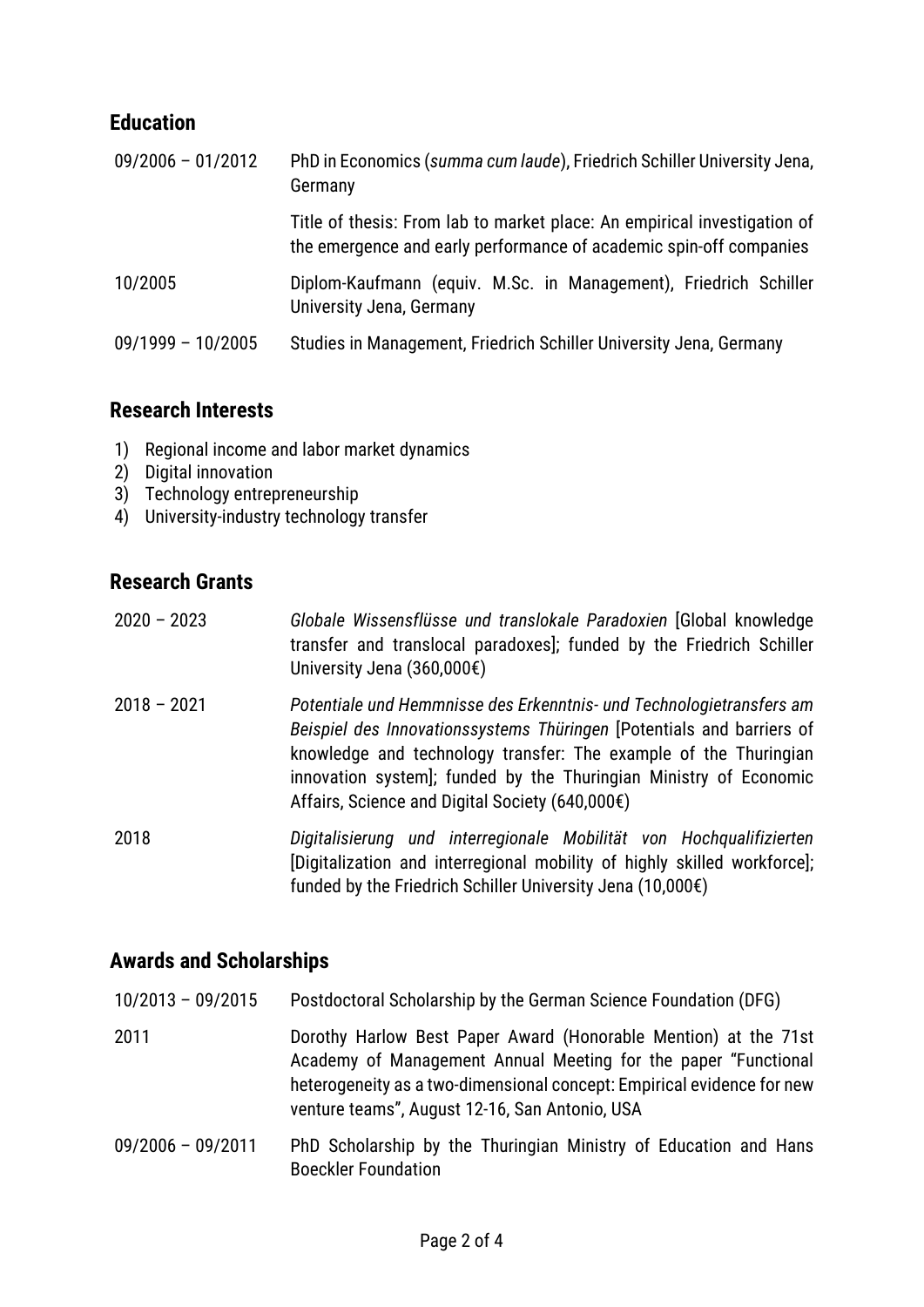# **Professional Activities**

#### **Department and University Service**

| 2019-2020                      | Member of the Board of the Jena Graduate Academy, Friedrich Schiller<br>University Jena, Germany |  |
|--------------------------------|--------------------------------------------------------------------------------------------------|--|
| 2018-2019                      | Member of the Board of the Jena Graduate Academy, Friedrich Schiller<br>University Jena, Germany |  |
| 2015-2016                      | Member of the Board of the Jena Graduate Academy, Friedrich Schiller<br>University Jena, Germany |  |
| <b>Conference Organization</b> |                                                                                                  |  |

| 2020               | Member of the International Scientific Committee, 3rd International<br>Triple Helix Summit, November 24-26, Bologna, Italy |
|--------------------|----------------------------------------------------------------------------------------------------------------------------|
| 2014               | 15th International Schumpeter Society Conference, July 27-30, Jena,<br>Germany                                             |
| <b>Memberships</b> | International Joseph A. Schumpeter Society (ISS), Royal Economic<br>Society                                                |

#### **Referee for the following Journals**

Economics Letters, Frontiers in Psychology, Frontiers in Sociology, Higher Education Policy, International Journal of Entrepreneurship and Innovation Management, International Small Business Journal, Journal of Economic Psychology, Journal of Evolutionary Economics, Journal of International Development, Journal of Technology Transfer, Regional Studies, Research Policy, Small Business Economics

### **Conferences and Workshops (since 2015)**

2019 7th Crowdinvesting Symposium, Berlin (Germany); 11th European Meeting on Applied Evolutionary Economics (EMAEE), Brighton (UK); Indo-German Symposium on the "Future of Work" (invited talk), New Delhi (India) 2018 15<sup>th</sup> ENEF Meeting "Firm automation in the era of artificial intelligence: The future of organization, employment, and productivity", Brighton (UK); 30th Annual EAEPE Conference, Nice (France); 6th Crowdinvesting Symposium, Munich (Germany); 17th International Schumpeter Society Conference, Seoul (South Korea); 4th International ZEW Conference on the Dynamics of Entrepreneurship (CoDE), Mannheim (Germany); Workshop on "Innovation, Entrepreneurship and Regional Development – Concepts and Measurements", Jena (Germany)